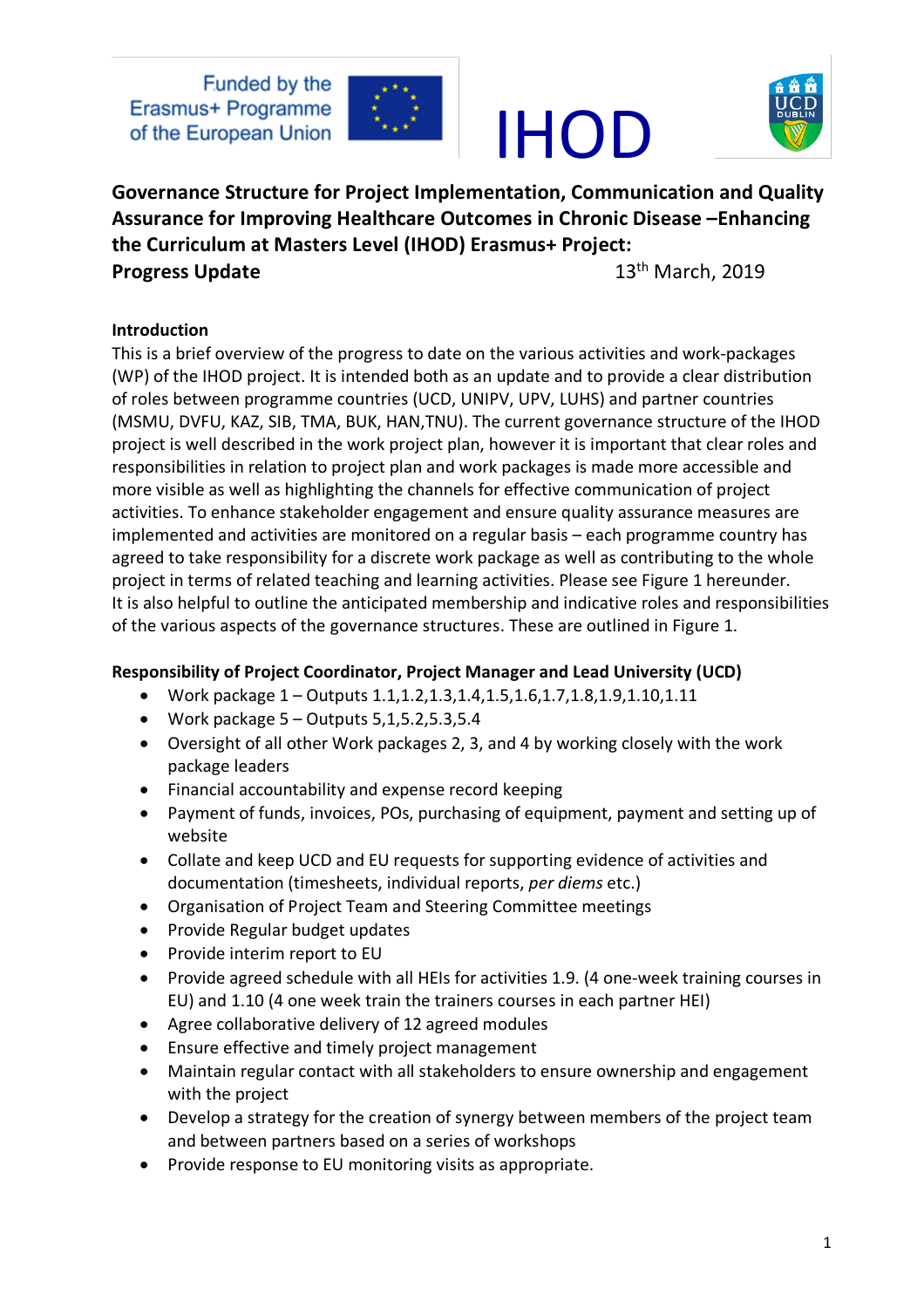

### IHOD



#### **Outline of Responsibility of Work Package Leaders**

- Two members of the project team agree to work in partnership and take responsibility for oversight, implementation and monitoring of their particular work package.
- Ensure delivery of each of the stated outputs in relation to their specific work package.
- Liaise with other work package leaders to enhance communication and avoid duplication of work for Local Operational Committee meetings.
- In consultation with the 8 partner HEIs, design an agreed meeting/tele-conference schedule for the forthcoming year until May 2020. Where simultaneous visits/teleconferences are scheduled – please liaise with the relevant work package leader and strategically combine the activities within the one meeting/teleconference and ensure the Project Manager is kept appraised at all times.
- Hold regular meetings/teleconference/communication with the Local Operational Committee in relation to development and implementation and monitoring of the specified project outputs.
- Arrange regular communication meetings directly with the relevant local representative of the project team.
- Communicate directly with the Project Manager in relation to planned teaching and learning activities to enable timely arrangements to be made in relation to personnel, visas, flights and venues etc.
- Secure local input from the Local Operational Committee for the organization of teaching and learning activities in terms of venues, transport, accommodation and certification.
- Provide regular (2 monthly) written progress reports to the Project Manager.
- Attend/teleconference meeting as a member of the project team.
- Attend/teleconference Project Steering Committee Meetings.

Please note that it is a requirement to keep minutes of relevant meetings and action plans

#### **Membership of Governance Structure: Project Steering Committee (PSC)**

- Project Co-Ordinator (Chair)
- Project Manager
- Members of the Project Team (UCD, UNIPV, UPV, LUHS) and a local representative from (MSMU, DVFU, KAZ, SIB, TMA, BUK, HAN,TNU)
- One senior representative from (MSMU, DVFU, KAZ, SIB, TMA, BUK, HAN,TNU)
- Administrator
- Budget person
- Total Approx. = 24

Minutes of these meetings and action plans have already been circulated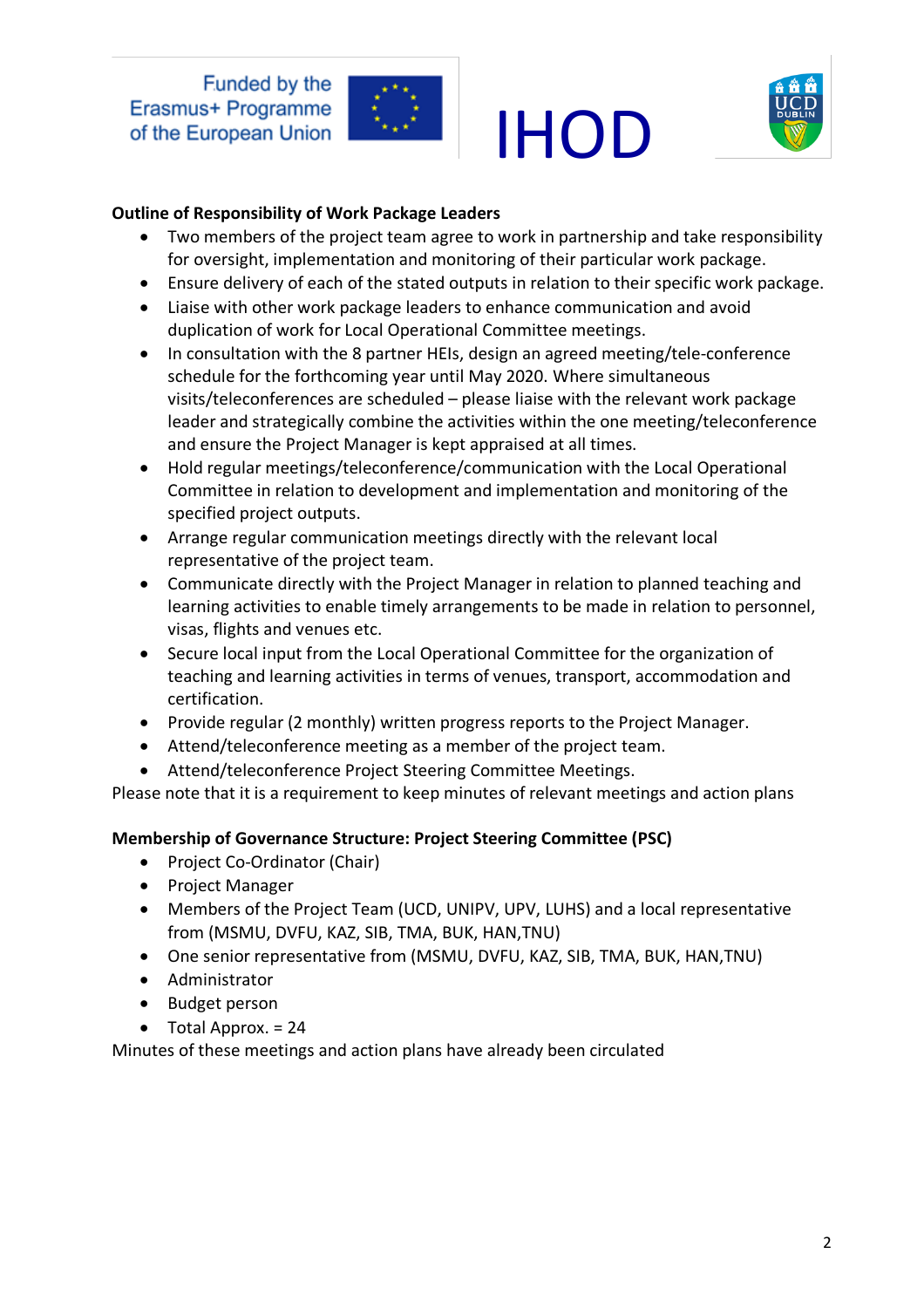



### Figure 1 Governance Structure of IHOD Erasmus + Project



#### **Membership of Governance Structure: Local Operational Committee (LOC)**

- Local Nominated Educational Lead Person (Chair)
- Relevant educational personnel such as Programme Director, Module Co-ordinators, Lecturers, non-academic staff as appropriate, student representative, skills laboratory, educational technologist.
- Total Membership Approx. = 6- 8 people (mindful of gender equality) Please note that it is a requirement to keep minutes of these meetings and action plans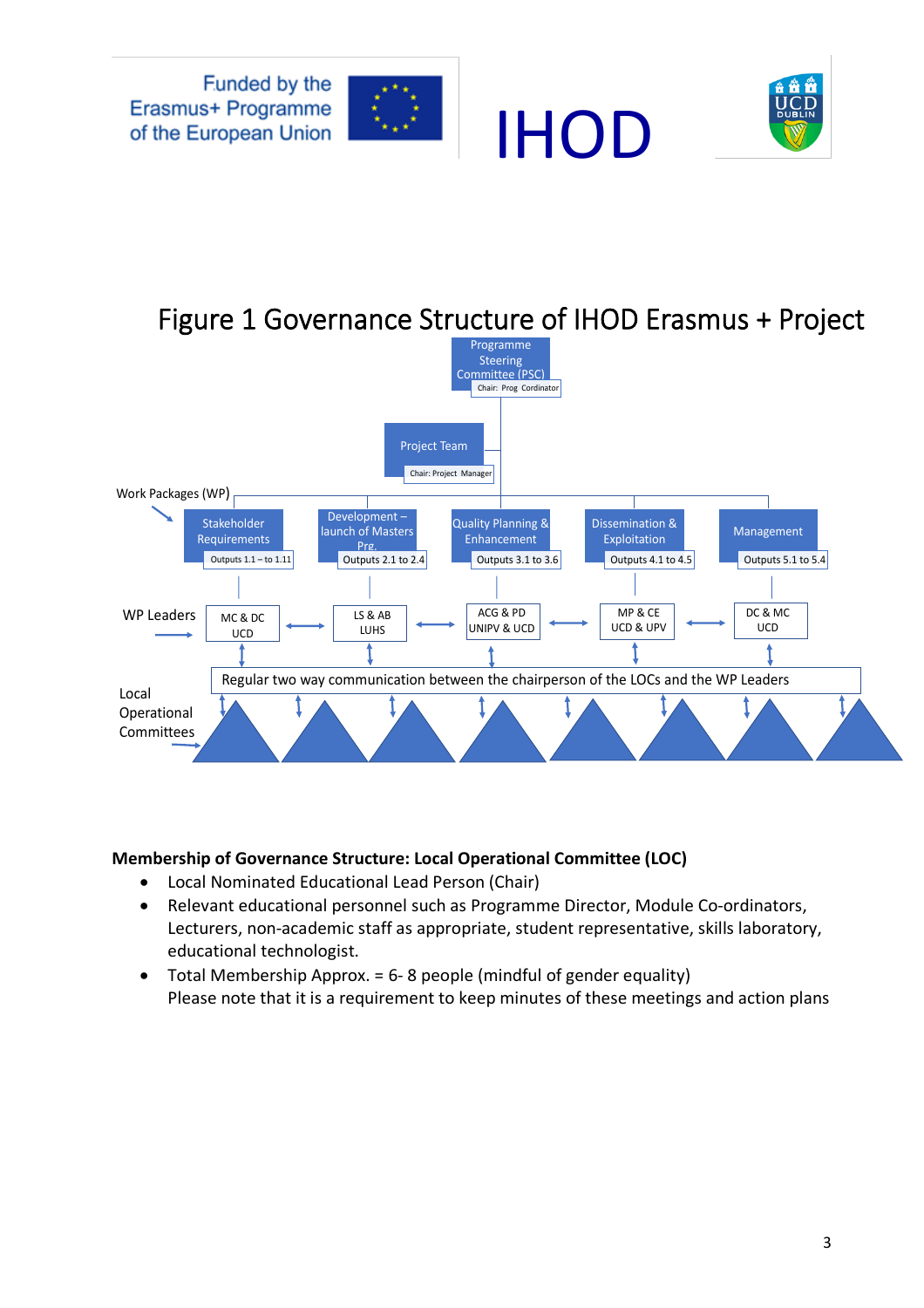





#### **Work Plan and Progress as outlined in detail in the Project Descriptor**

| <b>TITLE OF WORKPACKAGE</b>             | Responsible | Progress:                                                                                         |
|-----------------------------------------|-------------|---------------------------------------------------------------------------------------------------|
|                                         | Person(s)   |                                                                                                   |
| WP1 Part 1: "Stakeholder                | MC & DC     | Completed (Year 1 - Month 10).                                                                    |
| requirements"                           |             |                                                                                                   |
| Output 1.1: (3 activities)              |             |                                                                                                   |
| Analysis of international               |             |                                                                                                   |
| requirements and study tour.            |             |                                                                                                   |
| Due date Year 1 Month 4                 |             |                                                                                                   |
| Output 1.2: (3 activities)              | MC & DC     | Completed (Year 1 Month 10).                                                                      |
| Analysis of stakeholder                 |             |                                                                                                   |
| requirements. Due date Year             |             |                                                                                                   |
| 1 Month 4                               |             |                                                                                                   |
| Output 1.3: (3 activities)              | MC & DC     | Completed (Year 1 - Month 10).                                                                    |
| Gap analysis of current                 |             |                                                                                                   |
| programs.                               |             |                                                                                                   |
| Due date Year 1 Month 4                 |             |                                                                                                   |
| Output 1.4: (2 activities)              | MC & DC     | The approach and specifications for the masters                                                   |
| Stakeholder approval of                 |             | programme are defined. Stakeholder conference is                                                  |
| programme requirements.                 |             | conducted. Proposals are agreed by stakeholder                                                    |
| Due date Year 1 Month 6                 |             | conference. Report produced and distributed.                                                      |
|                                         |             | Completed (Year 1 - Month 10) in Kaunas                                                           |
|                                         |             |                                                                                                   |
|                                         |             |                                                                                                   |
|                                         |             |                                                                                                   |
| <b>WP1 Part 2: "Program</b>             | MC & DC     | Team building workshops in each partner HEI                                                       |
| development"                            |             | overcome barriers to cooperation, leading to an                                                   |
| Output 1.5: (4 activities)              |             | agreement between partners on the collaborative                                                   |
| Agreement on collaborative              |             | delivery and joint recognition. Team visits took place                                            |
| delivery and 12 agreed module           |             | In Kazan, Uzbekistan, Vladivostok, Moscow and                                                     |
| curricula.                              |             | Tomsk.                                                                                            |
| Due date Year 1 Month 2                 |             | For each module, curricula with clear aims and                                                    |
|                                         |             | indicative learning outcomes are developed. Feed-                                                 |
|                                         |             | back from stakeholders is collated, before approval                                               |
|                                         |             | by Project team.                                                                                  |
|                                         |             | Taking place in (Y2 -M6) March 2019.                                                              |
| Output 1.6 (6 activities)               | MC & DC     | On schedule as the curriculum content will be                                                     |
| 12 Modular short courses                |             | distributed end of March 2019. Delayed due to                                                     |
| Due date Year 2 Month 6                 |             | project management personnel issues and one                                                       |
|                                         |             | module descriptor not submitted by one partner HEI.                                               |
| Output 1.7 (3 activities)               | MC & DC     | Following the delivery of the core master curriculum                                              |
| Masters' program launched in            |             | document it is anticipated that at least three HEIs                                               |
| at least four HEIs Due date             |             | (Tomsk, Vladivistok, Moscow) - Bukhara, Vietnam,                                                  |
| Year 2 Month 6                          |             | Tashkent and Kazan are working towards this aim.                                                  |
| Output 1.8 (2 activities)               |             | A training gap analysis between current staff                                                     |
| Staff training and mobility<br>program. |             | competencies and the needs of the new programme<br>conducted. The training and mobility programme |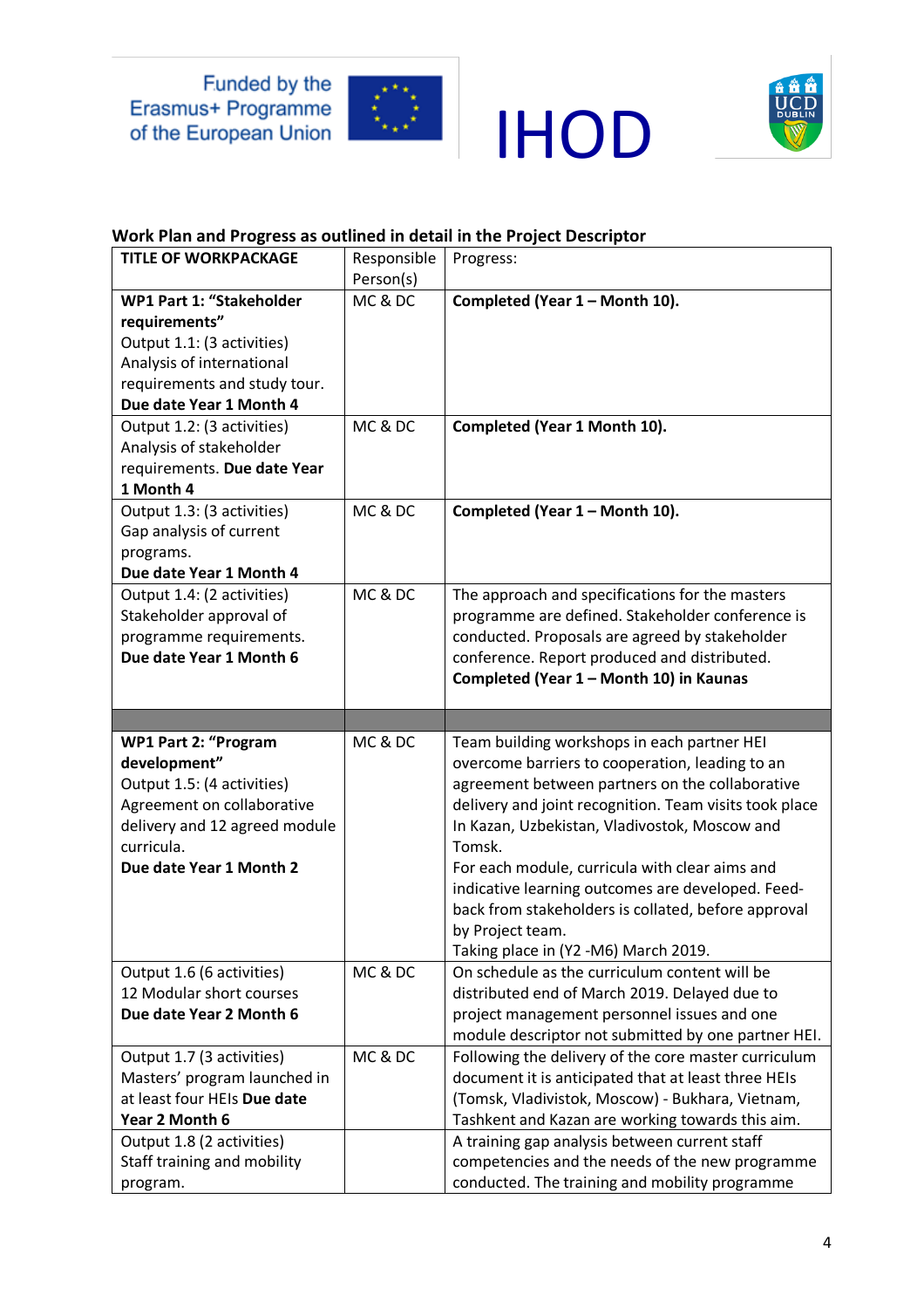





| Due date Year 1 Month 6                                                                                                                                                                        |                    | balancing course content with new teaching skills is<br>agreed with Programme HEIs. Currently underway<br>$Y2-M6$                                                                                                                                                                                                                                                                                                                                                          |
|------------------------------------------------------------------------------------------------------------------------------------------------------------------------------------------------|--------------------|----------------------------------------------------------------------------------------------------------------------------------------------------------------------------------------------------------------------------------------------------------------------------------------------------------------------------------------------------------------------------------------------------------------------------------------------------------------------------|
| Output 1.9 (3 activities)<br>Four one-week training<br>courses in EU. Due date Year 2<br>Month 12                                                                                              | MC & DC            | Will be completed between Y2-M12 and Y3-M1.<br>Target group consists of a mix of staff, students and<br>trainees.<br>Three of these have been completed in Dublin,<br>Kaunas and Valencia                                                                                                                                                                                                                                                                                  |
| Output 1.10 (3 activities)<br>Four one-week train the<br>trainers courses in partner<br><b>HEIS</b><br>Due Date Year 2 month 12.                                                               | MC & DC            | "Train the trainers" courses in each partner HEI<br>enhances the content offered by partner HEIs and<br>demonstrate the "management of change"<br>Two of these courses have been undertaken in<br>Vietnam and Moscow.<br>Plan to be completed by Year 2 Month 12.                                                                                                                                                                                                          |
| Output 1.11 (1 activity)<br>Installation of software<br>packages.<br>Due date Year 1 Month 12<br>Output 1.12 on page 45 of<br>project descriptor (4 activities)<br>- but not listed thereafter | MC & DC            | Agreed to purchase telecommunication software -<br>due to be completed Y2 - M9. Delay due to<br>communication and project management challenges.                                                                                                                                                                                                                                                                                                                           |
| Development                                                                                                                                                                                    | <b>LS &amp; AB</b> | Commenced in year 2 month 6 arising from Project                                                                                                                                                                                                                                                                                                                                                                                                                           |
| WP 2 "Launch of the Masters<br>Programs"<br>Output 2.1 (1 activity)<br>Course committee<br>operational.<br>Due date Year 2 Month 6                                                             |                    | Coordinator meeting with all partners in Valencia.                                                                                                                                                                                                                                                                                                                                                                                                                         |
|                                                                                                                                                                                                |                    |                                                                                                                                                                                                                                                                                                                                                                                                                                                                            |
| Output 2.2 (2 activities)<br>Launch of Masters program<br>Due date Year 2 Month 12                                                                                                             | <b>LS &amp; AB</b> | As above                                                                                                                                                                                                                                                                                                                                                                                                                                                                   |
| Output 2.3 (1 activity)<br>Conduct of student mobilities<br>Due date Year 3 Month 9                                                                                                            | <b>LS &amp; AB</b> | One of these student activities has been undertaken<br>in Kaunas Year 2 month 1 These will be completed in<br>year 3 month 2.                                                                                                                                                                                                                                                                                                                                              |
| Output 2.4 (1 activity)<br>Provision of mentoring<br>support<br>Due date Year 3 Month 12                                                                                                       | LS & AB            | In year 2, each EU partner delivers four, one-week<br>sessions to the partners for mentoring and delivery<br>assistance. In country delivery is supported by<br>webinars and internet tutorials.<br>In year 3, the Course Committee delivers the<br>programme, conducts a rigorous validation of the<br>programme, develops enhancement plans and<br>ensures programme sustainability. The results of the<br>project are presented at the final stakeholder<br>conference. |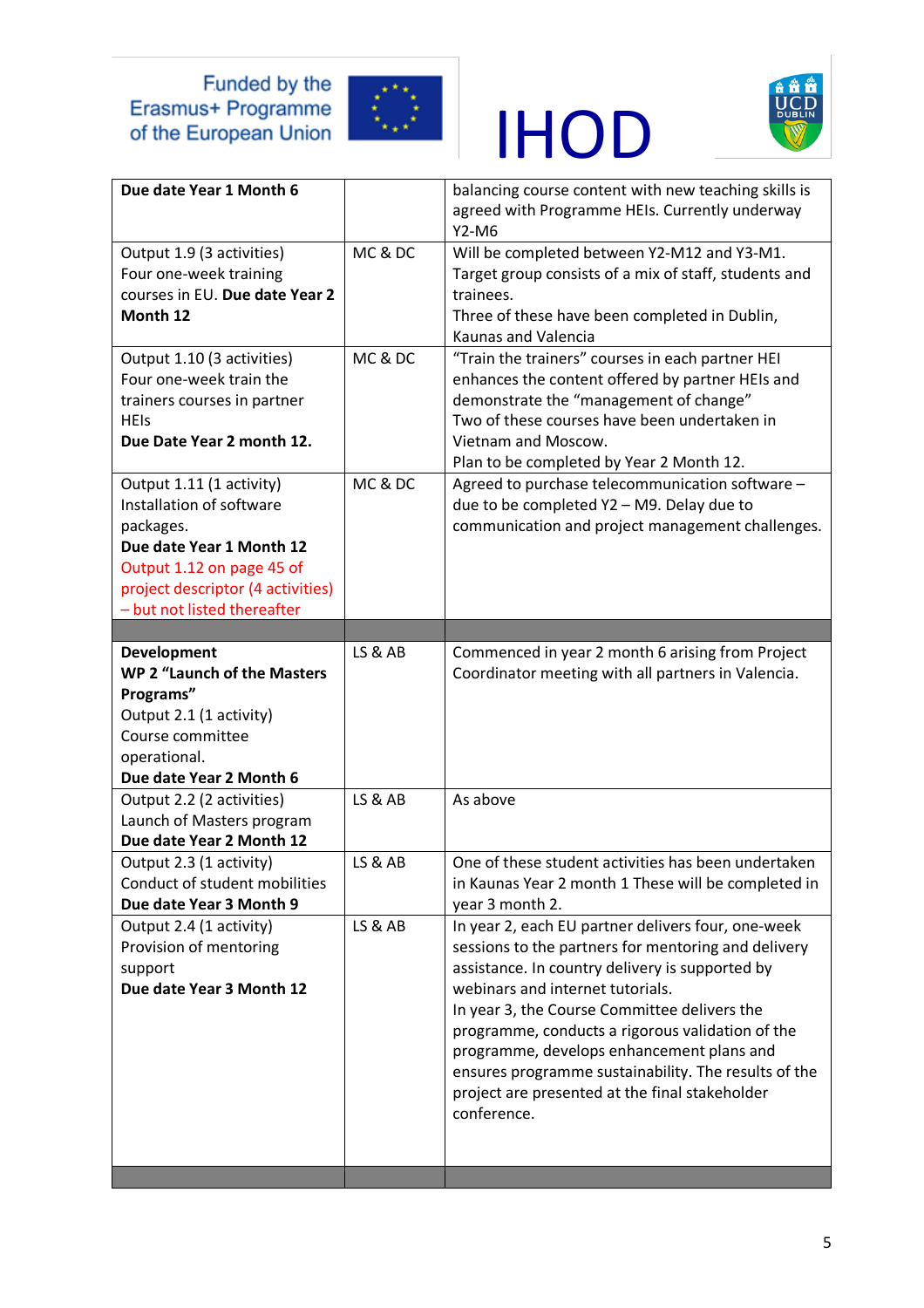

### IHOD



| <b>WP3 Quality planning and</b><br>enhancement<br>Output 3.1 (1 activity)<br>"Effective monitoring of<br>project quality parameters"<br>Due date Year 3 Month 12 | ACG & PD | Evaluation reports provided from participants and<br>facilitators.<br>Minutes of project team meetings are available and<br>will be circulated on web site.                                                                                                                                                                                                                                                                                                                                                                                                                                                                                                                                                                                                                                      |
|------------------------------------------------------------------------------------------------------------------------------------------------------------------|----------|--------------------------------------------------------------------------------------------------------------------------------------------------------------------------------------------------------------------------------------------------------------------------------------------------------------------------------------------------------------------------------------------------------------------------------------------------------------------------------------------------------------------------------------------------------------------------------------------------------------------------------------------------------------------------------------------------------------------------------------------------------------------------------------------------|
| Output 3.2 (4 activities)<br>"Project plans are<br>implemented on time"<br>Due date Year 3 Month 12                                                              | ACG & PD | Minutes of meetings are available to see progress -<br>and will be passport protected on the website. A 3-<br>year planner of project activities has also been<br>agreed and circulated.                                                                                                                                                                                                                                                                                                                                                                                                                                                                                                                                                                                                         |
| Output 3.3 (3 activities)<br>"Assessment of stakeholder<br>satisfaction and annual<br>enhancement plans".<br>Due date Years, 1,2, & 3<br>Month 12                | ACG & PD | Evaluation reports provided from participants and<br>facilitators for all activities. Stakeholder satisfaction<br>is now being more consistently monitored<br>throughout the project.<br>The satisfaction of teaching staff who participate in<br>the one-week training courses In EU (output 1.9) was<br>assessed by a focus group in Dublin. Following this it<br>was decided to develop a standardised questionnaire<br>(Kaunas and Valencia). A bespoke questionnaire has<br>been used to assess the satisfaction of course<br>participants taking part in the train the trainers'<br>courses in Output 1.10 and the remaining parts of<br>1.9. The results of these assessments will be included<br>in the annual quality enhancement report, which will<br>identify areas for improvement. |
| Output 3.4 (1 activity)<br>"Reports from WP1-4"<br>Due Date Year 1 Month 9,<br>Year 3 Month 12                                                                   | ACG & PD | In accordance with the Governance Structure,<br>individual members of the project team responsible<br>for the implementation of each WP will now present<br>a short-written report on completion of each WP.<br>Reports concerning work-packages 1 &, 2 will be<br>reviewed by the project team and presented to an<br>evaluation panel drawn consisting of senior staff<br>from the partners who are not involved in the<br>project. These reports will be presented to the<br>ERASMUS+ monitoring team. At the beginning of Y3<br>an external assessor from an EU university with<br>experience of similar projects will be invited to<br>conduct an external assessment of the project.                                                                                                       |
| Output 3.5 (1 activity) "The<br>conduct of external<br>assessment of project quality"<br>Due date Year 3 Month 12                                                | ACG & PD | At the beginning of year 3 an external assessor from<br>an EU university with experience of similar project<br>will be invited to conduct an external assessment of<br>the project. The project team with the support of the<br>PSC will participate fully in any proposed quality<br>enhancement activities.                                                                                                                                                                                                                                                                                                                                                                                                                                                                                    |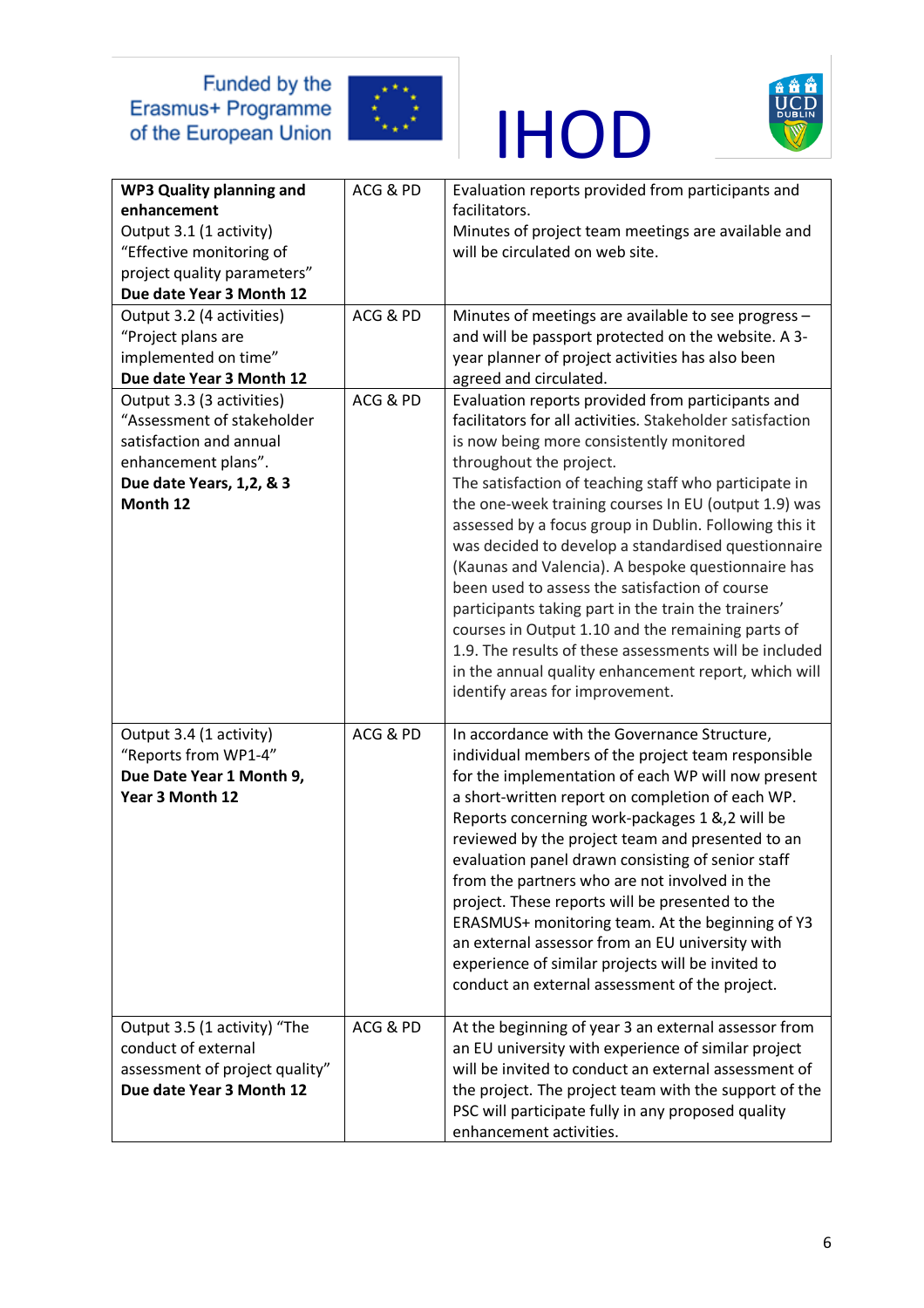





| Output 3.6 (1 activity)<br>"Participation in Erasmus+<br>Quality activities". Due date<br>Year 2 Month 12                                                                  | ACG & PD | The project team, with the support of the Project<br>steering committee will participate fully in any<br>proposed Erasmus+ quality enhancement activities.                                                                                                                                                                                                                                                                                                                                                                     |
|----------------------------------------------------------------------------------------------------------------------------------------------------------------------------|----------|--------------------------------------------------------------------------------------------------------------------------------------------------------------------------------------------------------------------------------------------------------------------------------------------------------------------------------------------------------------------------------------------------------------------------------------------------------------------------------------------------------------------------------|
|                                                                                                                                                                            |          |                                                                                                                                                                                                                                                                                                                                                                                                                                                                                                                                |
| <b>WP4 Dissemination and</b><br><b>Exploitation</b><br>Output 4.1 (3 activities)<br>Project identity and website<br>established and maintained.<br>Due date Year 1 Month 3 | MP & EC  | Enhancing the experience gained in other projects a<br>project identity has been established by designing a<br>project logo used in conjunction with the Erasmus+<br>logo and graphic identity for use in all project<br>activities. A project website will be established to<br>publicise the aims, project strategy, activities and<br>progress reports. Year 2 Month 8. A feedback<br>section will enable stakeholders to express their<br>opinions. Stakeholders will be invited to link the<br>project site to their own. |
| Output 4.2 (2 activities)<br>Presentations delivered to<br>conferences and forums.<br>Due date Years 1,2 & 3                                                               | MP & EC  | Wider public dissemination of the project progress<br>and results will be based on a conscious strategy of<br>participation in conferences and forums. A member<br>of the Project team is now a work package leader for<br>this activity and will maintain regular contact with<br>key stakeholders. A calendar of key events will be<br>maintained and where possible presentations<br>prepared and delivered.                                                                                                                |
| Output 4.3 (2 activities). Six-<br>monthly reports to Academic<br>Boards of partner institutions.<br>Due date Years 1,2 & 3                                                | MP & EC  | Dissemination of project progress and results within<br>the partner HEIs will be supported by the regular<br>supply of information to the institution's sites and by<br>six-monthly reports prepared for the Academic<br>Councils of each body.                                                                                                                                                                                                                                                                                |
| Output 4.4 (1 activity)<br>Production of a quarterly<br>newsletter.<br>Due date Years 1,2 & 3                                                                              | MP & EC  | The dissemination of project results and best<br>practices used during the project to stakeholders will<br>be assured by inviting key stakeholders to the<br>Project Steering Committee meetings and by<br>production of a quarterly newsletter for<br>stakeholders and the wider educational and health<br>community.<br>Newsletters will be linked to the website and mailing<br>will start Year 2 Month 8.                                                                                                                  |
| Output 4.5 (2 activities)<br>Organisation of 5 public<br>workshops and stakeholder<br>conference                                                                           | MP & EC  | Will be taking place in Year 3.<br>Due date year 3 Month 6                                                                                                                                                                                                                                                                                                                                                                                                                                                                     |
|                                                                                                                                                                            |          |                                                                                                                                                                                                                                                                                                                                                                                                                                                                                                                                |
| <b>Management</b><br><b>WP5 Project management</b><br>Output 5.1 (5 activities)<br>Effectively and timely project<br>management.                                           | DC & MC  | The Project Team representing each of the partners<br>with the help of the Project Manager are responsible<br>for day-to day project management - task planning,<br>allocation of responsibilities, the rational use of<br>resources. Each work package has clearly defined                                                                                                                                                                                                                                                    |